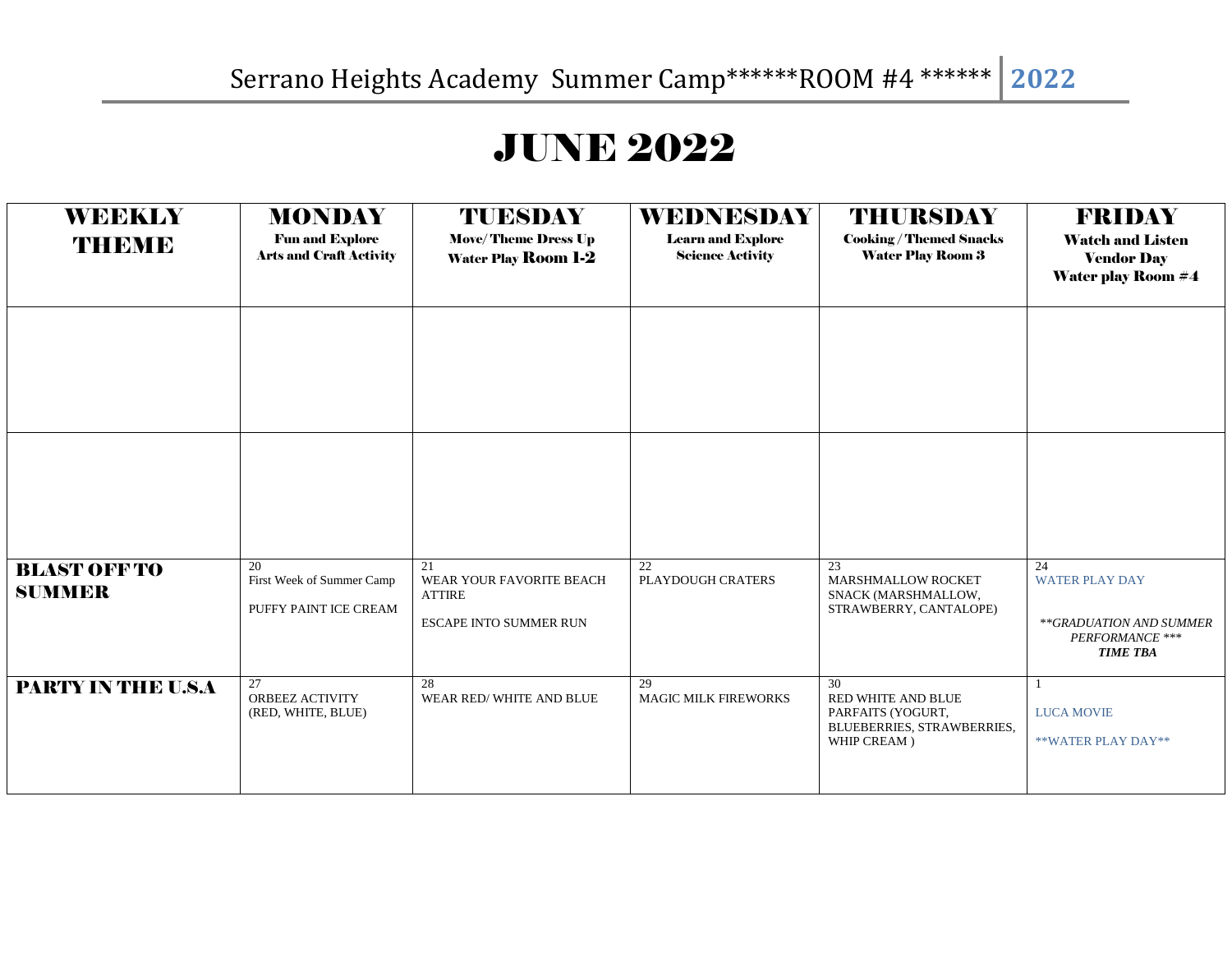## JULY, 2022

| <b>Weekly Theme</b>        | <b>Monday</b><br><b>Fun and Explore</b><br><b>Arts and Craft Activity</b> | <b>Tuesday</b><br><b>Move/Theme Dress Up</b><br><b>Water play Room# 1-2</b>                      | Wednesday<br><b>Learn and Explore</b><br><b>Science Activity</b> | <b>Thursday</b><br><b>Themed Snacks/Cooking</b><br><b>Water play Room #3</b>         | <b>Friday</b><br><b>Watch and Listen/</b><br><b>Vendor Day</b><br><b>Water play Room #4</b>                             |
|----------------------------|---------------------------------------------------------------------------|--------------------------------------------------------------------------------------------------|------------------------------------------------------------------|--------------------------------------------------------------------------------------|-------------------------------------------------------------------------------------------------------------------------|
| <b>Dinosaur Study Week</b> | PASTA DINO ART                                                            | $\overline{\phantom{1}}$<br>WEAR YOUR FAVORITE<br><b>DINOSAUR SHIRT</b><br><b>JURASSIC CHASE</b> | 6<br><b>BAKING SODA</b><br><b>DINOSAUR EGGS</b>                  | <b>DINO SAUR FOSSIL COOKIES</b>                                                      | THOR REPTILE GUY<br><b>Cost: \$10.00</b><br><b>Time: 9:15am</b><br>**WATER PLAY DAY ***                                 |
| <b>Color Wars</b>          | 11<br>PAINTING WITH BUBBLES                                               | 12<br>WEAR TYE DYE<br><b>AWESOME RAINBOWS</b><br><b>DANCE ALONG</b>                              | 13<br><b>FIZZY RAINBOW</b><br><b>SCIENCE</b>                     | 14<br><b>RAINBOW FRUIT KABOBS</b><br>(GRAPES, WATERMELLON,<br>MELON, STRAWBERRIES)   | 15<br>***WATER PLAY DAY ***<br>"ENCANTO"                                                                                |
| <b>Shark Week</b>          | 18<br><b>CREATE A SHARK</b>                                               | 19<br>WEAR A SHIRT WITH<br>YOUR FAVORITE FISH ON<br>IT<br><b>SHARK CHASE</b>                     | 20<br><b>HOW DO SHARKS</b><br>FLOAT?                             | 21<br>SHARK TRAIL MIX (GOLDFISH,<br>SWEDISH FISH, CHEERIOS, FISH<br><b>GUMMIES</b> ) | 22<br>***WATER PLAY DAY ***                                                                                             |
| <b>Scavenger Hunt Week</b> | 25<br>PAINTING WITH NATURE                                                | 26<br>DRESS LIKE YOUR GOIN<br>ON A SAFARI<br>NATURE SCAVENGER<br><b>HUNT</b>                     | 27<br><b>MIXING EARTH</b><br><b>MATERIALS</b>                    | 28<br><b>JUNGLE SNACKS (APPLES,</b><br>STRING CHEESE AND ANIMAL<br>CRACKERS)         | 29<br><b>KIDTASTIC BUBBLES</b><br>(Foam Party)<br><b>Cost: \$10.00</b><br><b>Time: 10:00am</b><br>** WATER PLAY DAY *** |